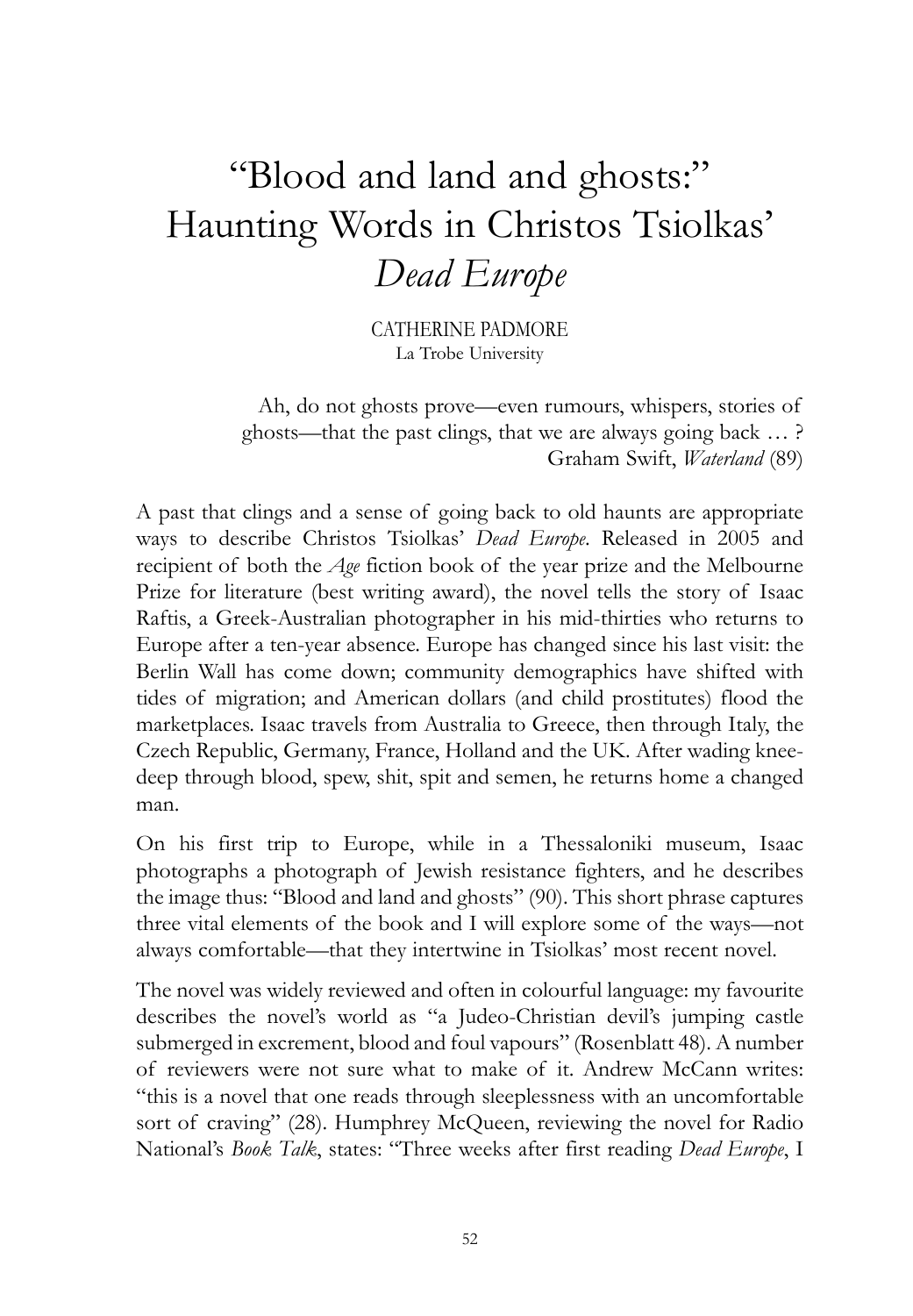still don't know what I think of it. Yet I'm aware of what the novel has made me think about. 'Disturbing' is the word I've been using to tell friends what the book is like". For Robert Manne the novel is "ambitious and undeniably powerful but also perplexing and disturbing" (50).

I also read the work with mixed feelings, but found I could not stop. I tumbled through the text, speeding along as quickly as Isaac speeds through Europe (quite literally in his case, as he is propelled by copious amounts of drugs). Different aspects of the text made me feel simultaneously compelled, chilled, repulsed, disturbed and moved. Maria Tumarkin uses similar words to describe reactions to traumascapes: "coming across a traumascape, even in the briefest of encounters, would give rise to a distinctive order of sensations—awe, unease, involuntary recall, *déjà vu*, epiphany, fear, delight, recognition" (233). Was Isaac's journey taking me through a literary traumascape? Tsiolkas' own comments suggest that this might have been his intention: "What I actually want from a novel I read . . . is to actually go into dark places and difficult places because that's when I feel most alive and engaged by my interaction with the work" (Tsiolkas and Cornelius 20).

Even though these emotions conflicted, my desire to finish the story won out. Finish it I did, but the story had not finished with me. It lurked at the edges of my thoughts, calling me to think more about it. As Jodey Castricano writes: "When texts call to us, what do they say and in whose voice do they speak? What calls to us in secret takes the form of (a) haunting, especially if it concerns the other 'in us' living on—so to speak—as a spectral effect of the text"  $(4)$ .

I found myself haunted by this novel just as the ghost of a Jewish boy haunts Isaac. Something of this text lodged itself in me and remained there, moving, disturbing. My article is an attempt to understand the "spectral effect" of this work. To do this I will explore two (out of many possible) main ideas, both of which involve a form of literary possession. These are:

- 1. The strategic use of the ghost story form to produce uncanny effects; and
- 2. The lingering and difficult question of whether or not this novel is anti-Semitic.1

A number of reviewers described *Dead Europe* as a ghost story (Williams 45, McQueen). It is useful, then, to look at how the novel might be using traditional ghost story techniques to create readerly disturbance. In his essay, "The 'Uncanny'" Sigmund Freud comments on the role of "common reality" in uncanny stories (250). The author, Freud writes, "deceives us by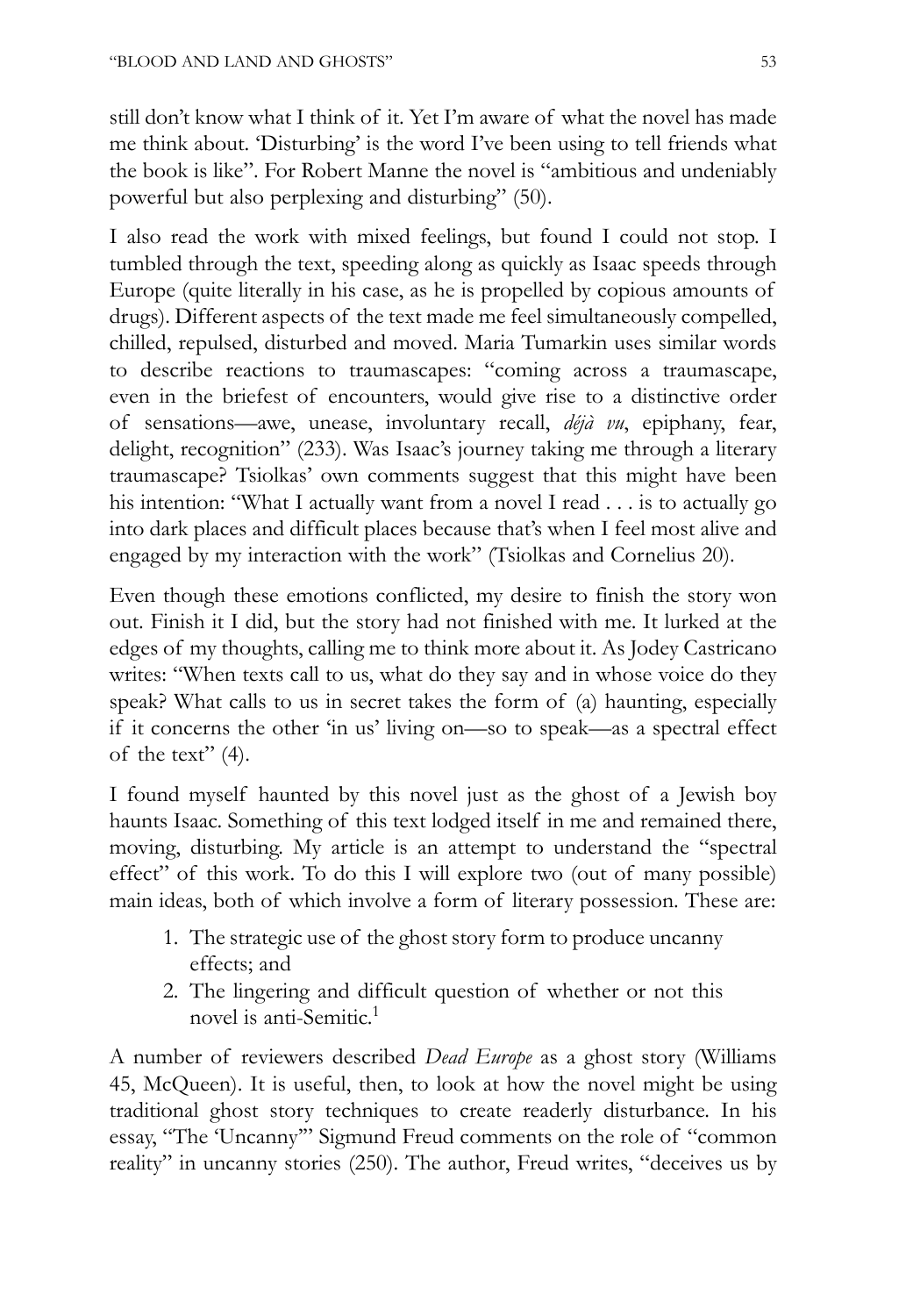promising to give us the sober truth, and then after all overstepping it. We react to his [*sic*] inventions as we would have reacted to real experiences; by the time we have seen through his trick it is already too late and the author has achieved his object" (250-51). Julie Briggs also writes of "the modern ghost story writer's careful exploitation of realism to lend conviction to his [*sic*] work" (17).

This approach fits *Dead Europe*. Tsiolkas uses what McQueen calls "kitchensink naturalism" to set up a recognisable and familiar world (particularly for Melbourne readers, who can play "spot-the landmark"). In this world superstitions belong to ignorant "peasant[s]" (5), like Isaac's mother, who is accused of being "[s]cared of everything she doesn't know" (5). Otherworldly elements are introduced into the narrative in a second thread, set in alternating chapters, which are "cast in the language of fairytale and fable" (Syson 4) and "mythical and timeless" (McCann 26). These two threads eventually merge, and the ending is firmly in the old world, but at first they are quite separate. In the mythic realm ghosts and curses are evoked, like Lucia's attempts to ward off the evil eye (20), but the style of the writing suggests that they belong to the old world and have no bearing on Isaac's first-person and realist narrative.

The choice of point of view is an important consideration here and will feature in the second part of the discussion. The use of the "I" in the novel encourages readers to identify with and so believe in the narrative, "establishing an immediate, intimate link between narrator and reader" (Macris 69). Isaac is a particularly sceptical narrator who uses modern logic to challenge and discount a number of strange things that occur in the early stages of his journey. Oddly enough, this seems to increase the believability of the storyline. Briggs suggests that in ghost stories the "narrator's scepticism may act as a disarming anticipation of that of his [*sic*] audience. If he himself voices their objections or reservations, then they may be more willing to accept his testimony without question" (17). This is true frequently in *Dead Europe*. Early on, Isaac returns with his camera to the flat of the Russian woman, Elena, and her sons. He is told by a neighbour that "Elena is dead" (52). Peculiar, I thought as I read it. How can she be dead when he was just talking to her? But Isaac's logic addresses my questions (at least on the first reading). He says: "I had turned down the wrong street, crossed the wrong alley, entered the wrong building" (52). Of course!

Determined rationality also wins out when ghost images first begin to appear in Isaac's photos. The text has already introduced some ghosts in the museum photographs: "There were phantoms, and I had found them in the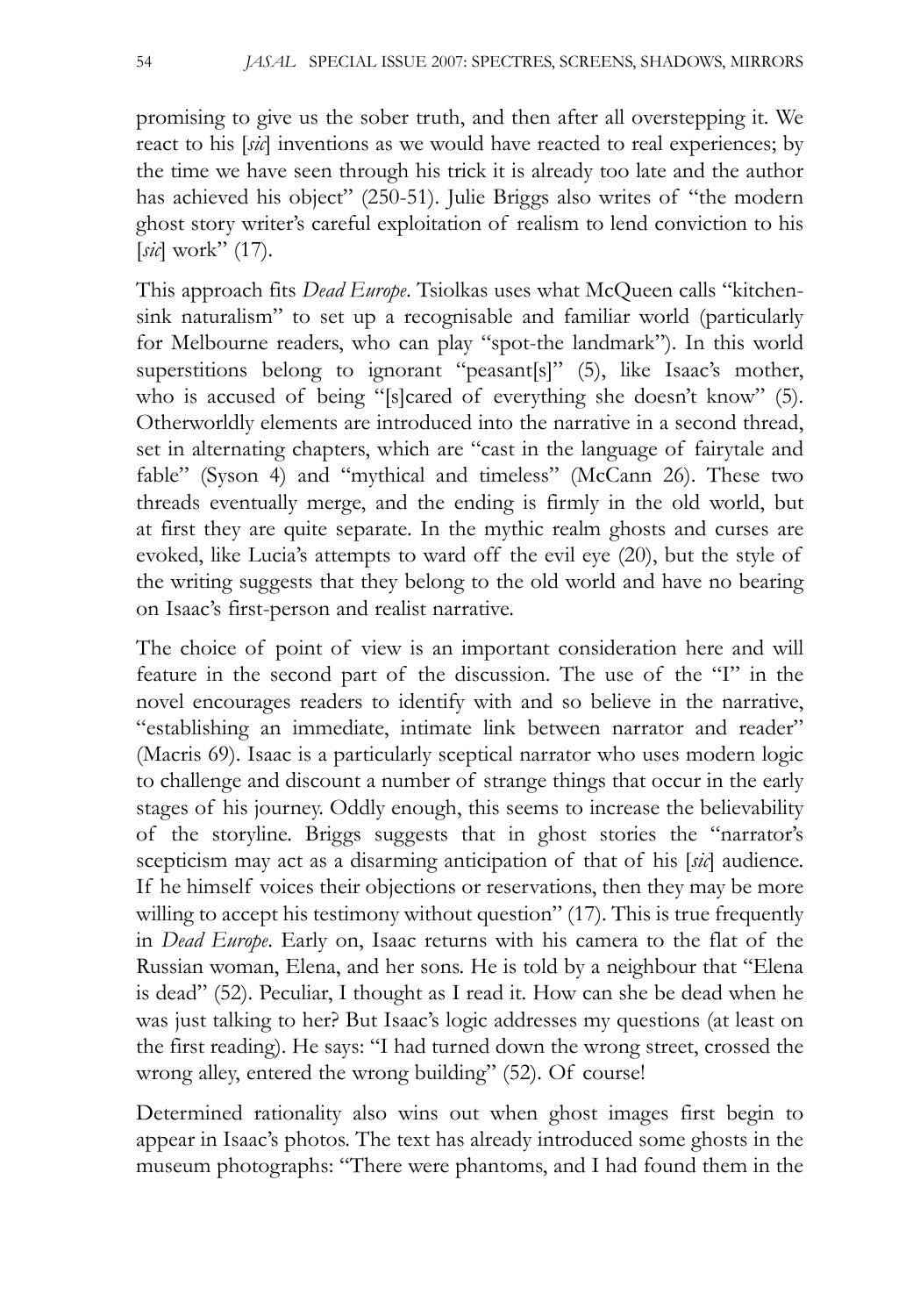Jewish History Museum of Thessaloniki" (88). For Isaac, these "had not been unfamiliar to [him]: the stark black and white images of destitution, of misery and death" (88). These are phantoms in the way that Jacques Derrida describes the relationship between the living and the dead in his discussions of Roland Barthes' writing on photography (35–67). For Barthes: "there is in every photograph: the return of the dead" (Barthes 9, qtd. in Derrida 41). Exploring this concept, Derrida states that the "spectral arrival" of the dead "in the very space of the photogram indeed resembles that of an emission or emanation" (54).

The ghost images appearing in Isaac's photographs, however, are literal manifestations of the dead:

But it wasn't anything technical I first noticed when I studied the photographs spread before me. What I first noticed were the ghosts . . . What I could not understand were the shadows that dotted my landscape. In one of the fields, a thin strip of roughly ploughed land, a figure crouched and stared furiously at the camera. The boy's face was haggard and lean, and even though he was simply an element in the background, his eyes shone brightly. I peered closely at the black ink of his eyes. Everything about him—his body, his face—was blurred and faint, except for the violence in his eyes . . . All I knew was that they had not been there when I clicked the shutter . . . (132-33)

At this point, as Derrida says in a different context: "The image looks at us" (160), and it is disconcerting. Here is an apparently otherworldly presence in what had been the contemporary, realist thread of the text. The bald photographic evidence, what Derrida calls "the immediate proof given by the photographic apparatus" (53), made me blink. The photograph of the ghost boy suggests he is something real, something scientifically proven, rather than a possible manifestation of Isaac's subconscious (or a druginduced flashback).

Isaac blinks too at this point and begins to doubt his conviction that the old stories of curses are fairytales. He wavers in his belief that he would be able to "bring this place [the village] to clear rational modern life with my flash and camera, though film and chemicals" (134). The waver does not last long: Isaac's earlier determined rationality wins over and he discounts the photographs as a developing error. Tsiolkas writes:

I let out a slow, relieved laugh. Not a curse, not magic: a technical error. Superimposed. They fucked up my bloody film. They fucked up my mother's memories. I'd got someone else's memories superimposed on my film . . . This was a technical, scientific world. There was no evil eye. I was not cursed. (134)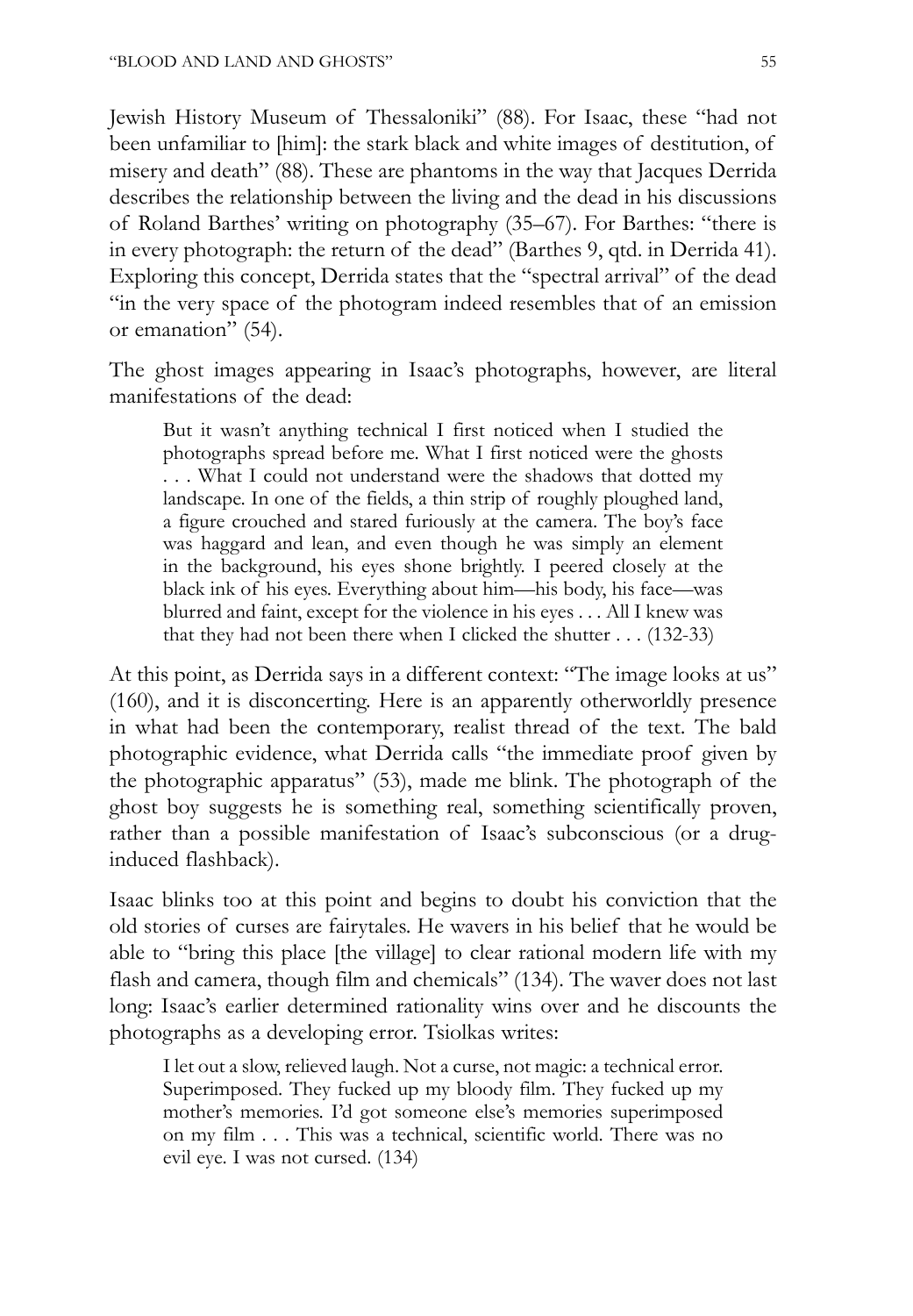Interestingly, "ghost" is the name given to exactly this kind of technical error that produces a double image (*Macquarie Dictionary*), and Isaac later uses this technique to hide the ghostly reality of the images from his old teacher (361), letting the teacher believe that "they're montage" (361). Isaac as the sceptical narrator lets me believe in the ghosts for a moment, then brings me back to "realism".

Of course, this changes and readers soon come to accept the presence of these and other photographic ghosts as real, when the two threads in the text move closer together and finally merge. But even this did not prepare me for the shift that occurs later in the story.

Isaac is contacted by an old friend of his father's, Gerry, who is also known as "the Hebrew" (267). Isaac visits Paris and spends a few days with Gerry, his wife Anika, and a woman called Sula who seeks refuge in Australia (266-302). In the last section of the book, however, we learn from Isaac's mother that Gerry "killed himself, a long time ago" (406). He was the man described at the beginning of the book, who was buried by the church against his wishes (8, 408). Yet somehow Isaac's mother holds in her hand Isaac's photograph of a man she knows to be long-dead (406). As before, the photograph provides scientific proof of a ghostly presence but this time without a rational explanation.

The revelation of Gerry's death during Isaac's childhood destabilised the entire narrative for me. I had accepted the presence of ghosts, as described earlier, but even then they were in their own domain and evident in the photographs, not taking the form of flesh-and-blood living people. I had read the scenarios with Gerry as if they had really happened, but that could not be true, unless Gerry was a ghost. The novel's narrative logic now forced me to accept this. But if Gerry is a ghost, who else might be?

At this point in my reading, I found myself sliding between two worlds, the real and the ethereal, in an uncanny oscillation. Like the Berlin Wall, the walls separating the two worlds had tumbled, and both sides mingled. I found it impossible to say who was living and who was dead. On my second reading this ambiguity affected all of the characters I came across. It made me re-think the photos Isaac takes of apparently real people—the men in Gerry's warehouse (284) and the old man on the train (333)—which reveal only demonic or tortured presences when developed (303, 337). I began to wonder if Isaac was the only living man in Europe, if everyone he meets is, in fact, a ghost. Derrida's words about Barthes' *Camera Lucida* fit well here: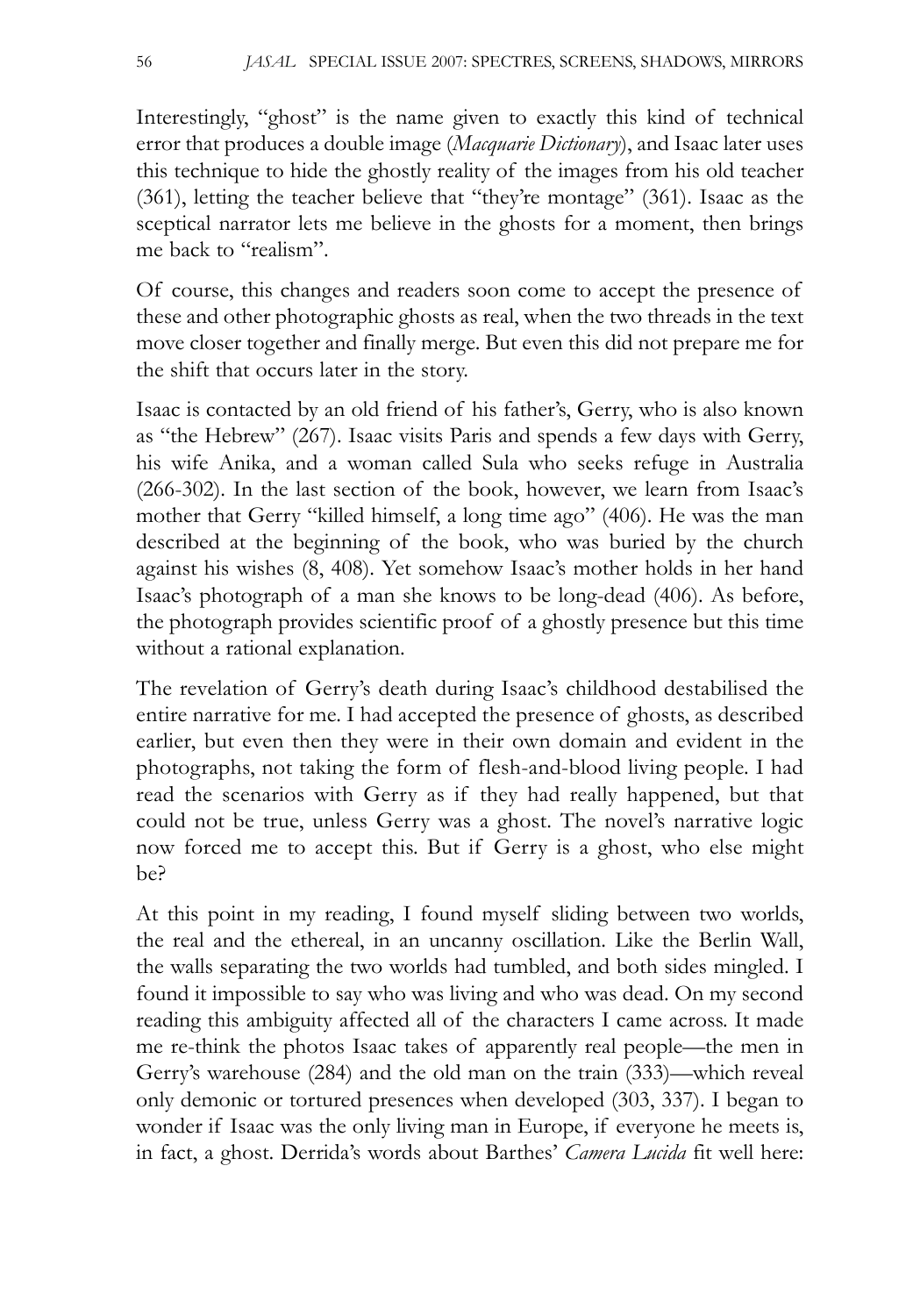"this 'air' that becomes more and more dense, more and more haunted and peopled with ghosts" (66).

Although Tsiolkas warns readers not to take the title literally (Tsiolkas and Cornelius 22), a number of landscape descriptions through the book suggest Isaac might be travelling through a world empty of living people and populated only by ghosts. On the way to the village Isaac states: "I spent my time looking outside [the bus] at the yellowing, dry world. Goats and fields of olives, gypsy encampments and the roadside dotted with memorials to the dead" (66). In Agrinion, "A wind was blowing through the streets and gusted dust into my eyes. No one stirred  $\dots$  " (67). In the village Andreas says: "Look at the old houses abandoned and falling down. Look at the dry earth with nothing growing on it. This place is dead" (106). While taking photos of cityscapes in Berlin, Isaac states: "I rid Berlin of its people and capture instead the evidence of their passage" (261). At one point Isaac's mother imagines her son as having been on a trip through the underworld (406), where heroes traditionally commune with the shades of the dead, and it is striking how much of the journey takes place under the ground, literally, on the Metro and the Tube. Indeed, Gerry, the "people smuggler" (281), is later described as "Charos" (303), the angel of death, who is linked to Charon, the ferryman of the dead in Greek mythology ("Charon").

As Isaac walks though these realms, the ghostly past is then very much part of his present. Tsiolkas' Europe might again be described as a traumascape following Tumarkin:

Traumatised people have to live with the past that refuses to go away. Similarly, at *traumascapes*, which is the word I have been using to describe places across the world marked by traumatic legacies of violence, suffering and loss, the past is never quite over. Years, decades after the event, the past is still unfinished business. Because trauma is contained not in an event as such but in the way this event is experienced, traumascapes become much more than physical settings of tragedies: they emerge as spaces, where events are experienced and re-experienced across time. Full of visual and sensory triggers, capable of eliciting a whole palette of emotions, traumascapes catalyse and shape remembering and reliving of traumatic events. It is through these places that the past, whether buried or laid bare for all to see, continues to inhabit and refashion the present. (12)

In Tsiolkas' Europe, then, the dead, and especially the traumatised dead, co-exist with the living to "inhabit and refashion the present". At times they appear only as images in Isaac's photos. At other times, as described above,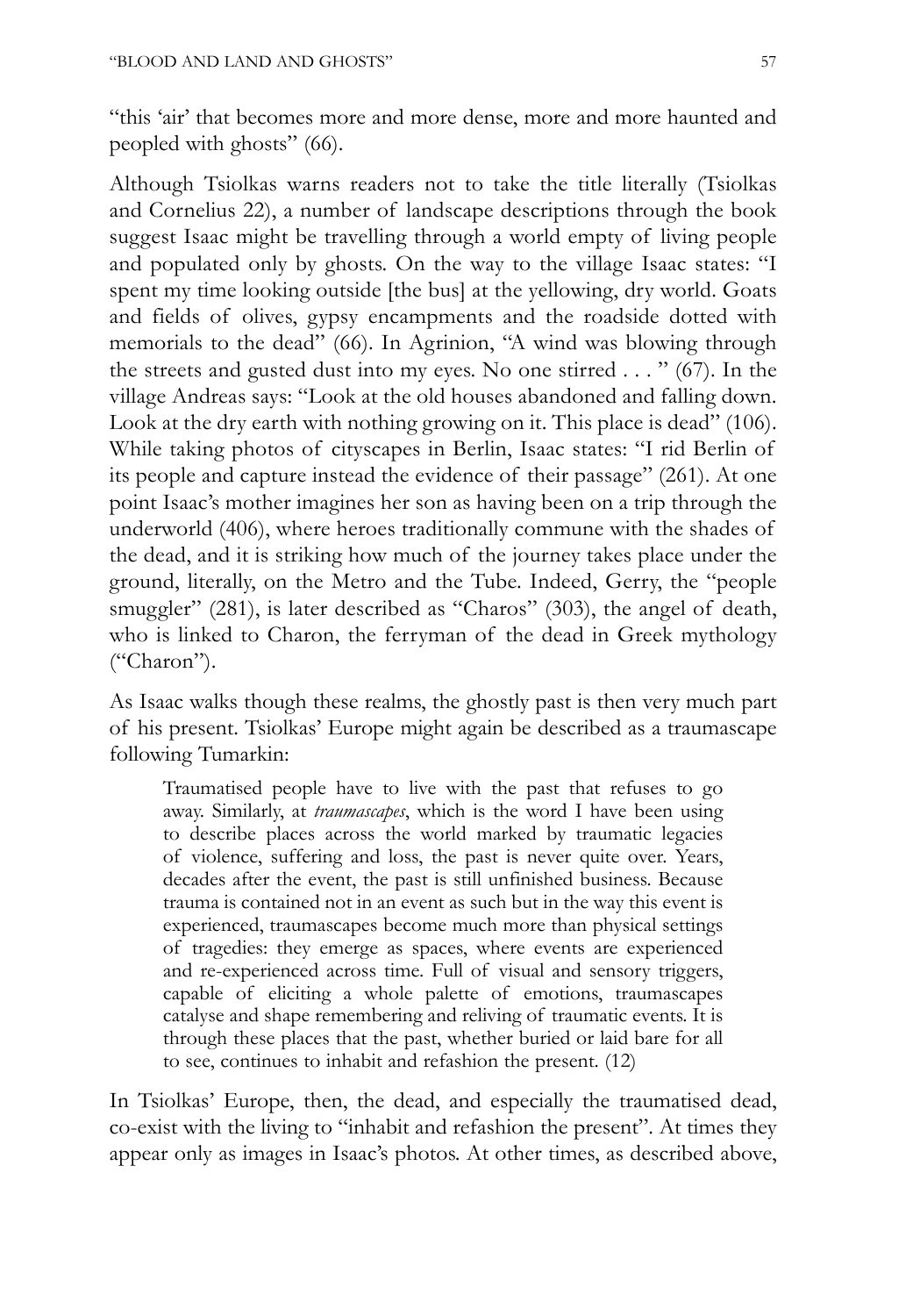they appear as corporeal beings, with whom Isaac unknowingly interacts. Like Isaac I found it impossible to tell the difference between the living and the dead.

Rosemary Jackson suggests that ghost stories "imply the return of the dead as the undead" and "disrupt the crucial defining line which separates 'real' life from the 'unreality' of death" (69). For James Bradley, reviewing John Harwood's *The Ghost Writer*, this disruption can have a powerful effect on readers:

Ghost stories draw their energies from the tension between our rational minds and the suggestive power of the unknown and, as long as that tension can be maintained and we are suspended in a state somewhere between the two, we are moved out of the everyday and into another place where sublimated desires and irrational fears are made frighteningly tangible. This state of possibility has a frisson that is seductive and unsettling. (5)

For Andrew Bennett and Nicholas Royle this uncertainty is one of the key triggers of the uncanny effect: "The uncanny has to do with making things *uncertain*: it has to do with the sense that things are not as they might appear, that they may challenge all rationality and logic" (34). They suggest that these uncanny effects can infect the reader: "[T]he uncanny has to do, most of all, with effects of reading, with the experience of *the reader*. The uncanny is not so much in the text we're reading: rather, it is lodged like a foreign body within *ourselves*" (39). The uncanny effect of the ghostly shift might be one reason why the text lodged inside me, a kind of literary possession, where the text causes the body of the reader to react and incorporate something within.

Bodily possession also occurs within *Dead Europe*. Its ghosts are not just haunting places or photographs; they also spill out into bodies. When Isaac returns to his mother's village, a restless spirit (the boy in the photographs) attaches itself to him. This ghost has a strong corporeal connection: he haunts those connected by blood to Lucia Panagis, Isaac's grandmother and the instigator of the Jewish boy's murder. Her husband, who actually murders the boy, says: "The crime will be on you" (120). His wife replies: "Yes, let his blood be on me" (120). This agreement creates the central ghost in *Dead Europe*: a powerful figure, a sinewy and seductive presence whose body doesn't rot (172) and whose spirit haunts successive generations of Lucia's family because of the injustice of his death.

The ghost's initial interactions with Isaac are gentle: "On my first night back in Athens, trying to fall asleep on Guilia's narrow sofa, I had closed my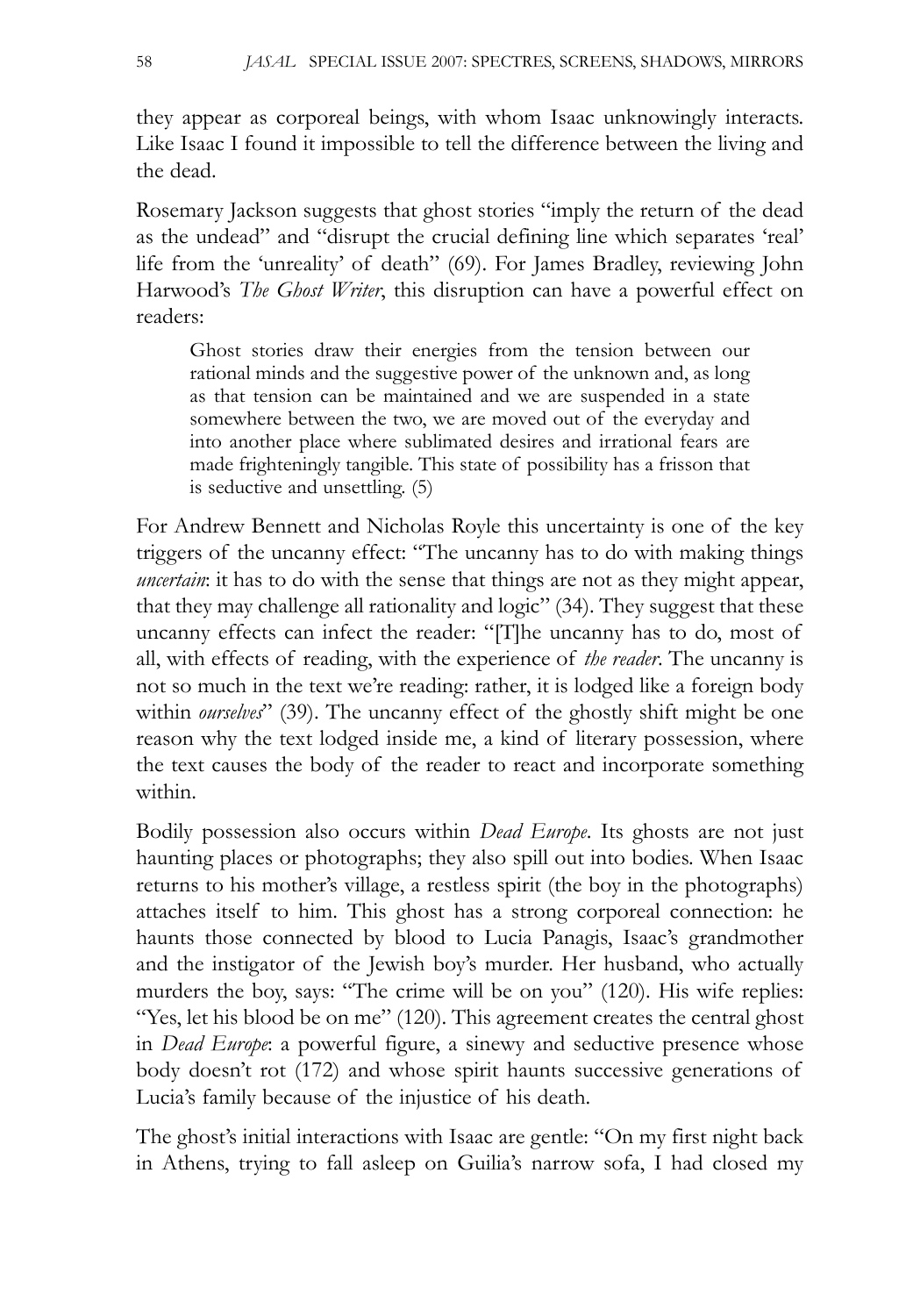eyes and felt a touch on my face. I'd opened my eyes sharply to find myself alone in the room" (135). The ghost then seems to inhabit Isaac's body: a literal example of Derrida's "Ghosts: the concept of the other in the same . . . the completely other, dead, living in me" (41-42). Many writers use this concept to explore how our processes of bodily memory and incorporation allow some aspect of the dead to live on. Kate Holden writes of the way her body absorbs and re-animates the gestures of people from her past: "Today I found myself laughing the laugh of a woman who has been dead for 13 years" (3). In Gail Jones' *Sixty Lights*, orphans Lucy and Thomas go through their parents' belongings and are moved to tears by the sensory connections triggered by these objects, raising the memory of the dead in them (43-46).

The ghost boy who lives on inside Isaac, however, is more sinister. McCann describes Isaac as being "colonised . . . by the curse lurking atavistically within him" (27). The presence of the colonising spirit changes Isaac. After leaving the village Isaac begins "sensing the world though another's skin" (135). He finds the Greeks irritating and cannot "get settled back in the city" (134). When the tongueless man in Venice bites him "there [is] no blood" (153) and Isaac is "transfixed by the raw pink wounds" (153). Similarly, when an old friend, Sal, splits Isaac's lip in Prague, the blood doesn't flow (203).

After the arrival of the ghost, Isaac develops an inability to eat solid food and an insatiable hunger: "I had not been able to eat for what seemed like days. There was a hunger—a roaring, voracious hunger that screamed through my body—but it seemed no food could satisfy it and I could hardly keep anything down" (185). It turns out that the hunger is for blood: Isaac has incorporated the ghost's thirst. The blood-thirst is a kind of blood vengeance—blood drunk for blood spilt—satisfying another of the ghost story conventions, namely that "there must be a reason (if not a strictly logical one) for supernatural events" (Briggs 15). When Isaac finally gives in to his craving (257-59) he experiences a kind of communion (in what Stephen Abblitt calls "an almost unreadable passage"). The prose shifts from past tense into present tense (258), creating for the reader a heightened sense of immediacy. Eventually, after a cataclysmic, murderous frenzy in England (381-82), Isaac reaches the lowest point of his narrative. He cracks, and the narrative cracks with him, cleaving off into the past (385) and then into his mother's point of view (391). Isaac is near death, only sustained by transfusions of blood from his mother and his lover (398, 407).

The novel, on a number of occasions, hints that Isaac's own blood might be Jewish (Dowse 13, Manne 52). These hints include: Isaac's name itself; his father's early words that "Jews have my eyes and my nose and my hair and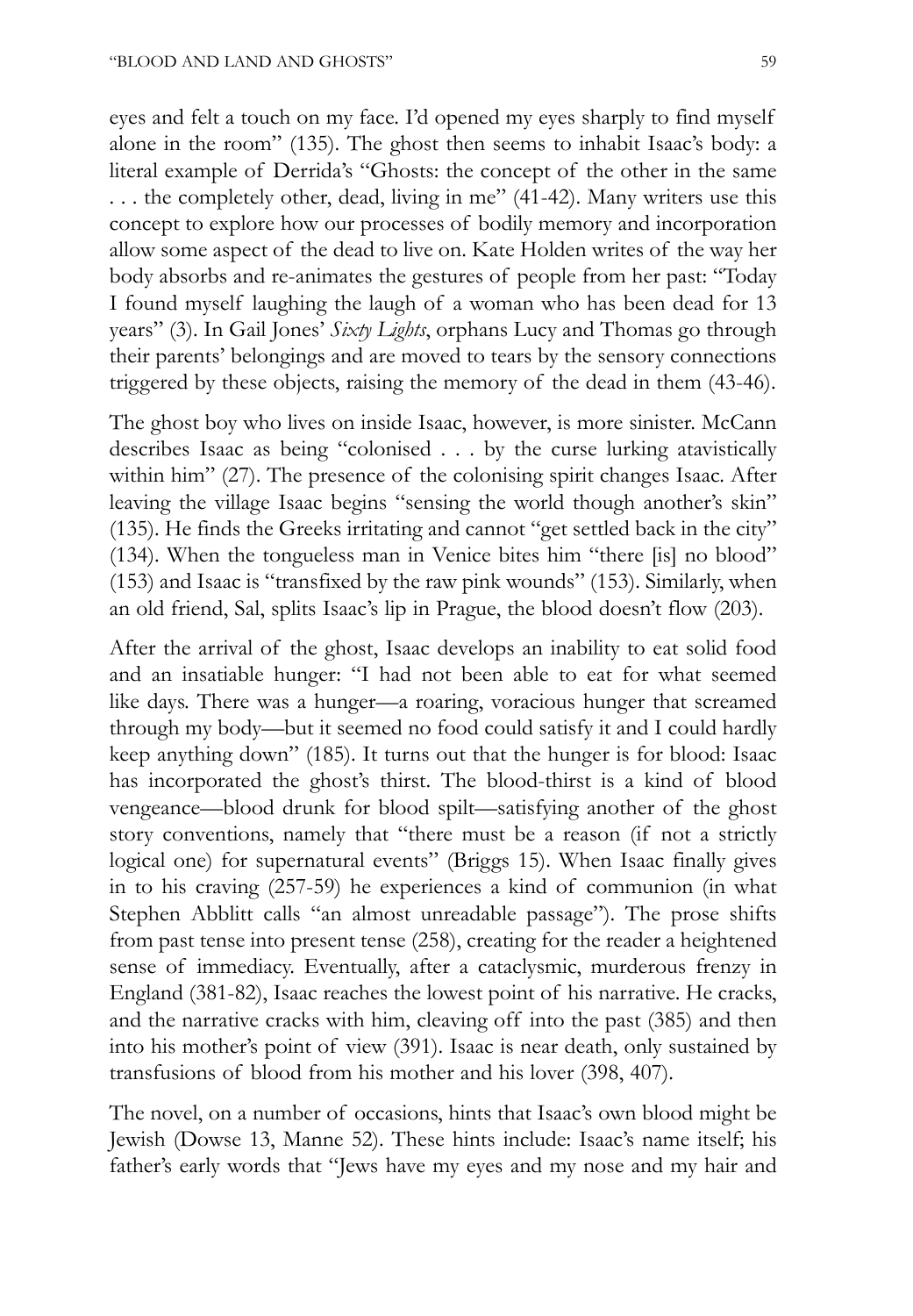my chin and we may all share some of the same blood" (4); a genealogy that seems at first to come through Christos (Lucia's son with the Jewish boy) until he is killed and it is clear that Isaac is Reveka's child; the suggested closeness between Reveka and Gerry (269), which offers the possibility that Gerry could be Isaac's father (Manne 52); the tongueless man's mistaken assumption that Isaac is Jewish (153); and Syd and Sula's questions about whether Isaac is a Jew (199, 218, 275). Sara Dowse considers these hints as "fraught and complicating" (13), especially when we recall Isaac's wish for the retrospective annihilation of the Jews: "For one deranged, terrified moment—I promise, only a moment; it passed, I willed it away immediately—I wished that not one Jew had ever walked on the face of the earth" (158).

The flirtation with the question of Isaac's Jewish identity and his momentary desire to erase the Jewish presence return me to the niggling question that haunted my reading: is this text anti-Semitic or does it question the resurgence of this particular kind of racism? A number of reviewers were similarly concerned. Les Rosenblatt sees a familiar pattern in the "prevalence of repellent Jewish characters" (48). Manne likewise decries the repeated use of "some of the oldest and most consequential anti-Semitic libels—the vengeful Jew; the diabolical Jew; the bloated capitalist Jew; the Jewish curse; the world power of the Jews" (53). He describes the book as wobbling "unsteadily and disconcertingly between the problem of anti-Semitism and the problem of 'the Jews'" (53). Tsiolkas' stated aim was "to talk about history and politics and this out-of-control and horrifying resurgence of the most virulent racisms and hatreds" (Tsiolkas and Cornelius 20), but even after multiple readings I find it difficult to say whether he has achieved this or has simply propagated old stereotypes.

This is perhaps because few elements of the book can be considered clearcut. Dowse suggests, "There's no-one wholly good or bad in this novel" (13). Michael Williams sees "something unmistakably grimy and compromised about all the interactions in this book" (45). The ambivalent portrayals make it difficult to reach a firm judgement about the characters and their actions; unanswered questions remain after reading.

The use of first-person point of view also means that the reader is forced to identify with Isaac and with his "compromised . . . interactions" (Williams 45). For Jeff Sparrow "The main narrative, written in the first person, encourages our identification with the intelligent, pleasant and tolerant protagonist, up to and including his transformation into an anti-Semite, sociopath and vampire" (in McCann, Sparrow and Cornell 28). For McCann, the novel "cunningly implicates the reader in the moral vacuity demanded,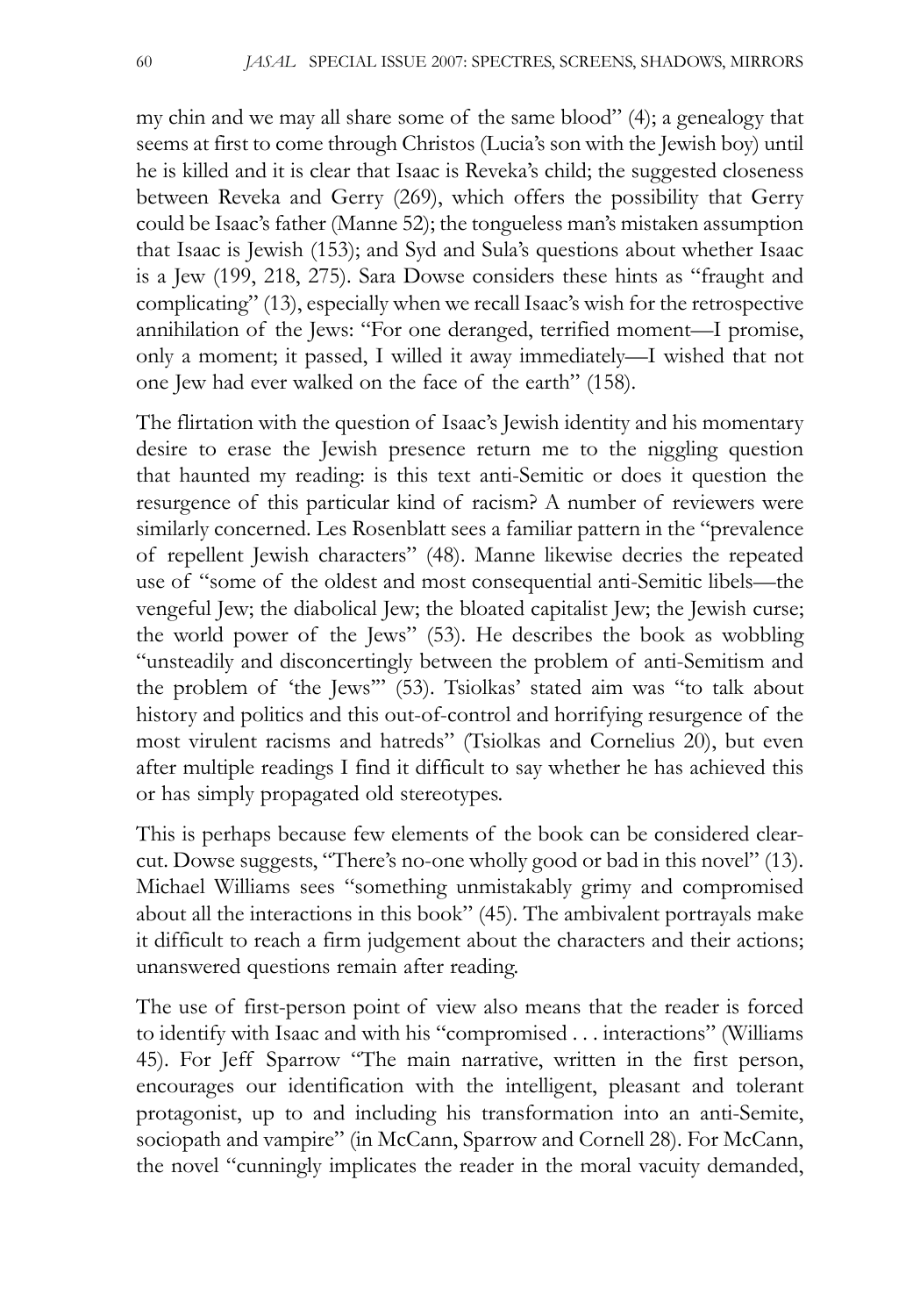at moments, by Isaac's viewpoint" (27). Sally Blakeney suggests that the book puts the reader under a "chilly spotlight that acknowledges that we are all guilty of [racism's] pitfalls" (par. 1). Our initial identification with Isaac, encouraged by the first-person narrative, means we are also forced to identify with what Isaac becomes. The reader is complicit, then, in Isaac's experiences: his desires and his hatreds.

That sense of the book being "grimy" because of this complicity produces an almost visceral reaction. After talking to a number of people about it I noticed that their bodies reacted with a shudder. Anecdotally, I heard that one colleague passed the book to another, because she didn't want her hands to touch it again or to have it "festering" in her flat. McQueen, in his *Book Talk* review, recounts an experience where he found Hitler's signature in the copy of *Mein Kampf* he had retrieved from the library. He wanted to show the signature to two friends, but "No one would come close enough to touch the autographed copy. I sensed that they feared that the hand that had signed the paper could reach out from the flyleaf and contaminate them". This visceral reaction suggests readers feel that something from this book can move into the reader's body and lodge there long after the book has been put down, creating disturbing after-effects and changing or perhaps compromising the reader.

*Dead Europe* presents a powerful image of how ideologies can move between people through physical contact. When Isaac's skin touches his boyfriend's swastika tattoo, a relic of a neo-Nazi past, Isaac fears: "The ink [is] on [his] skin too" (255). Colin's shameful history clings to him through the tattoo and becomes absorbed into Isaac when their skins touch. I suggest this ink does not remain contained within the narrative: some of the ink from Colin's tattoo is transmitted through Tsiolkas' pages to the reader (a form of textually transmitted disease), so that the stain of anti-Semitism is on our skin too. Discussing Bram Stoker's *Dracula*, Ken Gelder observes: "The novel is 'like' a vampire in that it folds the productive author and the consuming reader into each other; the 'perversity' of *Dracula* lies precisely in the mingling of their fluids" (85). Might these mingled fluids be one of the reasons that Tsiolkas' book disturbs readers so deeply? It forces us to ask: might I be contaminated and transformed by this into someone like Isaac, someone possessed, someone violent and vengeful?

Through the identification described above, and like the uncanny effect mentioned earlier, Isaac with all his complications seems to lodge "like a foreign body within *ourselves*" (Bennett and Royle 39). He is "The concept of the other . . . living in me" (Derrida 41-42), appearing to inhabit the reader as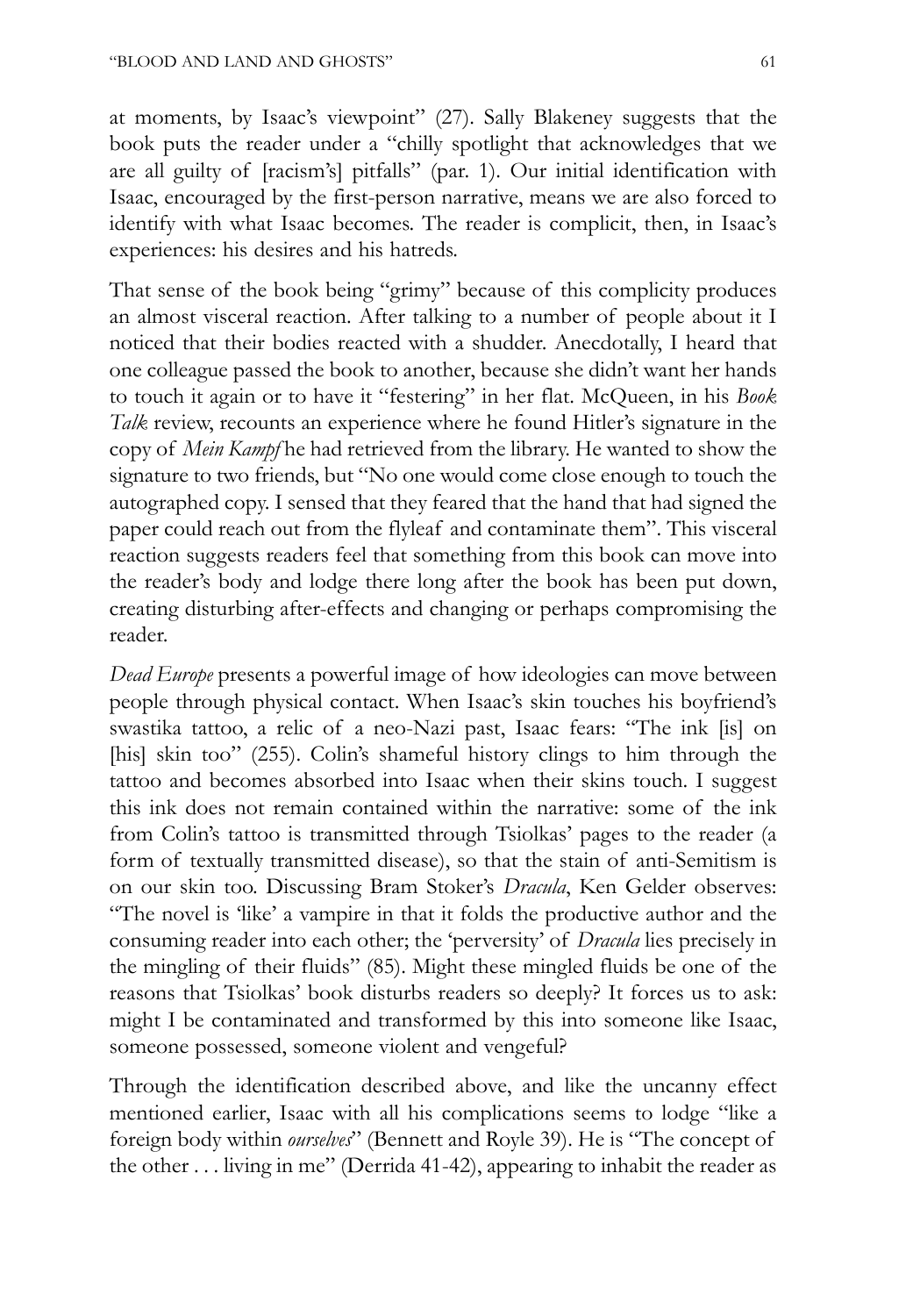he himself is inhabited by the ghost boy. The split in points of view towards the novel's end liberates readers in some ways as the troubling link between the "I" of the vampiric anti-Semite and the "I" of the reader is severed, but its ghost remains in the questions raised by this literary possession.

These lingering questions are vital for unsettling our own comfortable views. Dowse welcomes the experience of being disturbed by what she reads, as a catalyst for self-reflection: "[Literature] can shake you out of complacency, it can make you search your own soul to discover what's lurking there and what you really believe. And it can radically alter your view of the world, even if only momentarily" (13). Tsiolkas suggests that this study of the self was one of his reasons for writing the book: "I wanted to address anti-Semitism, which was the first racism I learned as a child. Writing the book was a way of addressing what was within me" (Lloyd W11). Reading the book compels us to address what we carry within.

*Dead Europe* can disturb readers on a number of levels. It uses traditional ghost story techniques and encourages reader identification with a confronting character to create a compelling literary possession not simply between characters within the book but between book and reader. In this way it provokes, but does not answer, multiple questions. Lodged in me, the novel's ghosts continue to provoke, unsettle and disturb, long after reading has finished.

## **NOTES**

1 Grateful thanks to those who commented on earlier drafts of this article: the JASAL reviewers; Bernadette Brennan; Marion May Campbell; David Gilbey; Matthew van Hasselt; Bronwyn Lacken; Sue Martin; Lyn McCredden; Carol Merli; Paul Salzman; and Meg Tasker.

## WORKS CITED

Abblitt, Stephen. In the Blood. Unpublished review, provided by author. 2005.

- Barthes, Roland. *Camera Lucida: Reflections on Photography*. 1981. Trans. Richard Howard. London: Vintage, 2000.
- Bennett, Andrew and Nicholas Royle. "The Uncanny". *An Introduction to Literature, Criticism and Theory: Key Critical Concepts*. London: Prentice Hall/Harvester Wheatsheaf, 1995. 33–40.
- Blakeney, Sally. "Old World Order: Join a Tour of the Dark Side of Europe that Rocks Life's Most Treasured Foundations". The *Bulletin* 123.24. 14 Jun. 2005. n.p. 26 June 2006 <www.factiva.com>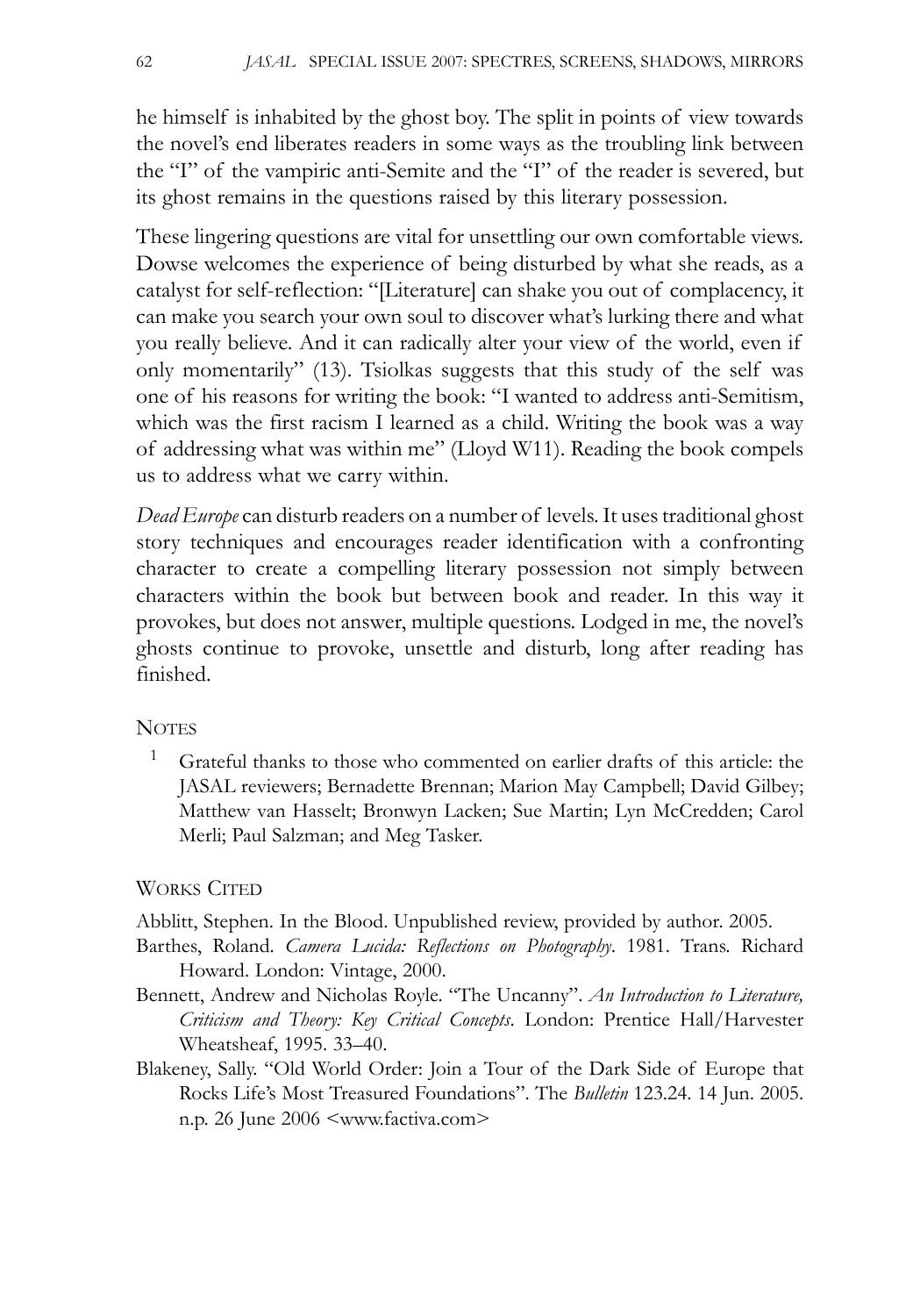- Bradley, James. "Words of Ghosts, Real and Imagined". The *Age*. 10 Apr. 2004: Review, 5.
- Briggs, Julie. *Night Visitors: The Rise and Fall of the English Ghost Story*. London: Faber, 1977.
- Castricano, Jodey. *Cryptomimesis: The Gothic and Jacques Derrida's Ghost Writing*. Montreal and Kingston: McGill-Queen's UP, 2001.
- "Charon". *Encyclopædia Britannica*. 2006. Encyclopædia Britannica Premium Service. 1 Sep. 2006 <http://www.britannica.com/eb/article-9022639>.
- Derrida, Jacques. *The Work of Mourning*. Eds. Pascale-Anne Brault and Michael Naas. Chicago and London: U of Chicago P, 2001.
- Dowse, Sara. "Blasphemous, Disturbing and Brilliant". The *Canberra Times*. 18 Jun. 2005: 13.
- Freud, Sigmund. "The 'Uncanny'". Trans. Alix Strachey. *The Standard Edition of the Complete Psychological Works of Sigmund Freud. Vol. 17, An Infantile Neurosis and Other Works*. 1919. Ed. James Strachey. Vol. 17. London: The Hogarth P and the Institute of Psycho-Analysis, 1955. 218-56.
- Gelder, Ken. *Reading the Vampire*. London and New York: Routledge, 1994.
- "Ghost". Def. 6. *The Macquarie Dictionary*. Federation ed. 2001.
- Harwood, John. *The Ghost Writer*. London: Vintage, 2005.
- Holden, Kate. "A Curl of the Lip, the Ghost of a Cackle". The *Age*: A2, 3. 3 Dec. 2005.
- Jackson, Rosemary. *Fantasy: The Literature of Subversion*. London and New York: Methuen, 1981.
- Jones, Gail. *Sixty Lights*. London: Vintage, 2005.
- Lloyd, Paul. "Meet the Author: Christos Tsiolkas Wrestling Demons". The *Advertiser*. 18 Jun. 2005: W11.
- Macris, Anthony. "Point of View: An Introduction for Fiction Writers". *The Writer's Reader: A Guide to Writing Fiction and Poetry*. Ed. Brenda Walker. Sydney: Halstead, 2002. 67–79.
- Manne, Robert. "Dead Disturbing: A Bloodthirsty Tale that Plays with the Fire of Anti-Semitism". *The Monthly*. Jun. 2005: 50–53.
- McQueen, Humphrey. "*Dead Europe* . . . " *Book Talk*. Radio National. 2 Jul. 2005. 26 Jun. 2006 <http://www.abc.net.au/rn/arts/booktalk/stories/s1404914. htm>.
- McCann, Andrew, Jeff Sparrow and Christen Cornell. "The Spectres Haunting *Dead Europe*". *Overland* 181 (2005): 26–31.
- Rosenblatt, Les. "A Place Where Wolves Fuck". *Arena* 79 (2005): 46–48.
- Stoker, Bram. *Dracula*. Harmondsworth: Penguin, 1993.
- Swift, Graham. *Waterland*. London: Heinemann, 1983.
- Syson, Ian. "A Taste of European Decay". The *Age*. 28 May 2005: 4.
- Tsiolkas, Christos. *Dead Europe*. Milsons Point: Vintage, 2005.